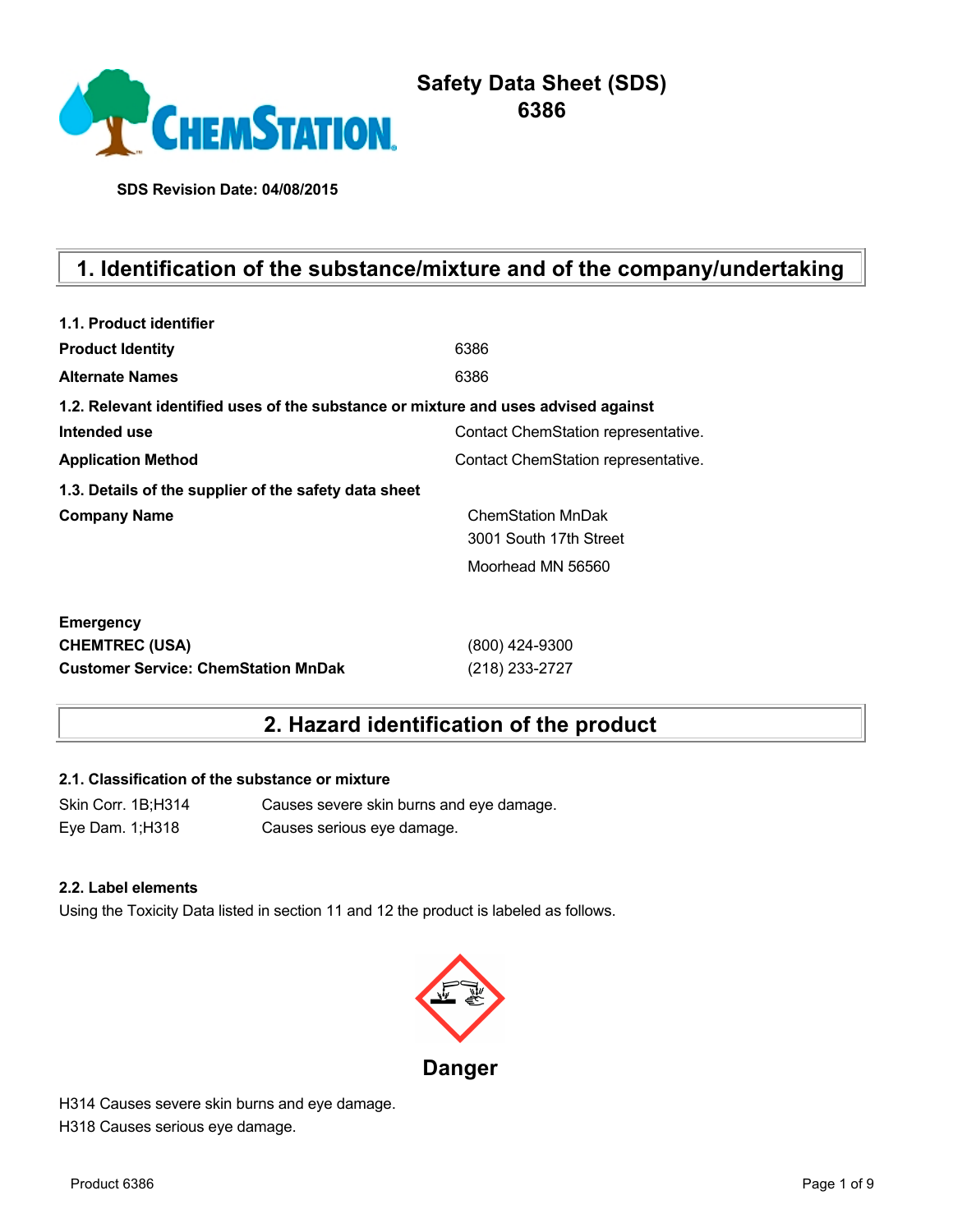## **[Prevention]:**

P260 Do not breathe mist / vapors / spray.

P264 Wash thoroughly after handling.

P280 Wear protective gloves / eye protection / face protection.

### **[Response]:**

P301+330+331 IF SWALLOWED: Rinse mouth. Do NOT induce vomiting.

P303+361+353 IF ON SKIN (or hair): Remove / Take off immediately all contaminated clothing. Rinse skin with water / shower.

P304+340 IF INHALED: Remove victim to fresh air and keep at rest in a position comfortable for breathing.

P305+351+338 IF IN EYES: Rinse continuously with water for several minutes. Remove contact lenses if present and easy to do - continue rinsing.

P310 Immediately call a POISON CENTER or doctor / physician.

P363 Wash contaminated clothing before reuse.

### **[Storage]:**

P405 Store locked up.

### **[Disposal]:**

P501 Dispose of contents / container in accordance with local / national regulations.

# **3. Composition/information on ingredients**

This product contains the following substances that present a hazard within the meaning of the relevant State and Federal Hazardous Substances regulations.

| <b>Ingredient/Chemical Designations</b>                             | Weight %   | <b>GHS Classification</b>                                                                                     | <b>Notes</b> |
|---------------------------------------------------------------------|------------|---------------------------------------------------------------------------------------------------------------|--------------|
| Ethylene glycol monobutyl ether<br>CAS Number: 0000111-76-2         | $1.0 - 10$ | Acute Tox. 4:H332<br>Acute Tox. 4:H312<br>Acute Tox. 4:H302<br><b>Eye Irrit. 2;H319</b><br>Skin Irrit. 2:H315 | $[1][2]$     |
| Sodium hydroxide<br><b>CAS Number:</b><br>0001310-73-2              | $1.0 - 10$ | Skin Corr. 1A:H314<br>Acute Tox. 4:H312                                                                       | [1][2]       |
| longchain alcohol alkoxylated<br><b>CAS Number:</b><br>0166736-08-9 | $1.0 - 10$ | Acute Tox. 4:H302<br><b>Eve Dam. 1:H318</b>                                                                   | [1]          |

[1] Substance classified with a health or environmental hazard.

[2] Substance with a workplace exposure limit.

[3] PBT-substance or vPvB-substance.

\*The full texts of the phrases are shown in Section 16.

# **4. First aid measures**

### **4.1. Description of first aid measures**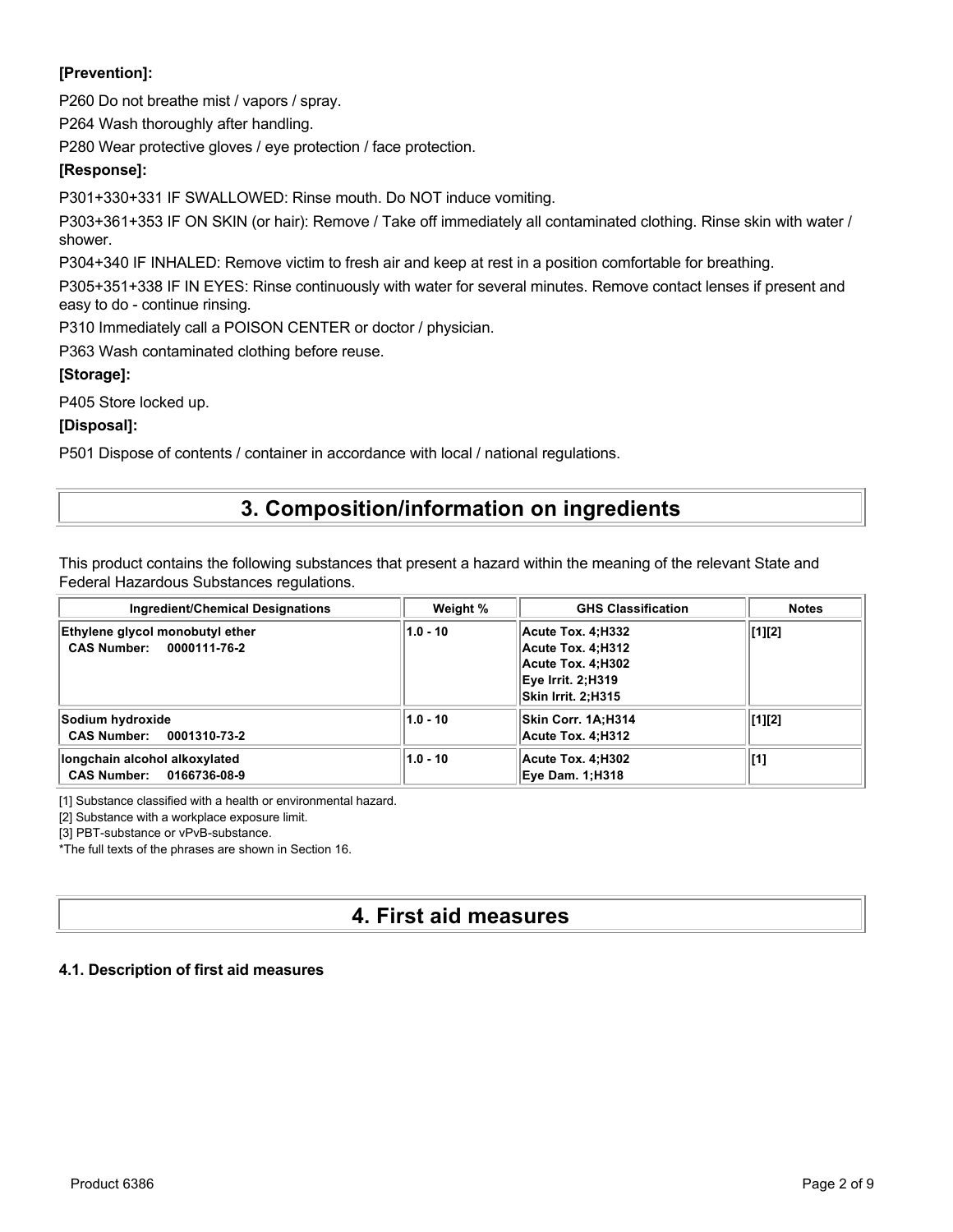| General           | Move victim to fresh air.<br>Call 911 or emergency medical service if deemed necessary.<br>Give artificial respiration if victim is not breathing.<br>Do not use mouth-to-mouth method if victim ingested or inhaled the substance; give artificial<br>respiration with the aid of a pocket mask equipped with a one-way valve or other proper<br>respiratory medical device.<br>Administer oxygen if breathing is difficult.<br>Remove and isolate contaminated clothing and shoes.<br>In case of contact with substance, immediately flush skin or eyes with running water for at<br>least 20 minutes.<br>For minor skin contact, avoid spreading material on unaffected skin.<br>Keep victim warm and quiet.<br>Effects of exposure (inhalation, ingestion or skin contact) to substance may be delayed.<br>Ensure that medical personnel are aware of the material(s) involved and take precautions to<br>protect themselves. |
|-------------------|-----------------------------------------------------------------------------------------------------------------------------------------------------------------------------------------------------------------------------------------------------------------------------------------------------------------------------------------------------------------------------------------------------------------------------------------------------------------------------------------------------------------------------------------------------------------------------------------------------------------------------------------------------------------------------------------------------------------------------------------------------------------------------------------------------------------------------------------------------------------------------------------------------------------------------------|
| <b>Inhalation</b> | Move victim to fresh air. Call emergency medical care. Apply artificial respiration if victim is<br>not breathing. Do not use mouth-to-mouth method if victim ingested or inhaled the<br>substance; induce artificial respiration with the aid of a pocket mask equipped with a one-way<br>valve or other proper respiratory medical device. Administer oxygen if breathing is difficult.                                                                                                                                                                                                                                                                                                                                                                                                                                                                                                                                         |
| <b>Eyes</b>       | Irrigate copiously with clean water for at least 15 minutes, holding the eyelids apart and seek<br>medical attention.                                                                                                                                                                                                                                                                                                                                                                                                                                                                                                                                                                                                                                                                                                                                                                                                             |
| <b>Skin</b>       | Remove contaminated clothing. Wash skin thoroughly with soap and water or use a<br>recognized skin cleanser.                                                                                                                                                                                                                                                                                                                                                                                                                                                                                                                                                                                                                                                                                                                                                                                                                      |
| Ingestion         | If swallowed obtain immediate medical attention. Keep at rest. Do NOT induce vomiting.                                                                                                                                                                                                                                                                                                                                                                                                                                                                                                                                                                                                                                                                                                                                                                                                                                            |
|                   | 4.2. Most important symptoms and effects, both acute and delayed                                                                                                                                                                                                                                                                                                                                                                                                                                                                                                                                                                                                                                                                                                                                                                                                                                                                  |
| <b>Overview</b>   | Effects of exposure (inhalation, ingestion or skin contact) to substance may be delayed. See<br>section 2 for further details.                                                                                                                                                                                                                                                                                                                                                                                                                                                                                                                                                                                                                                                                                                                                                                                                    |
| <b>Eyes</b>       | Causes serious eye damage.                                                                                                                                                                                                                                                                                                                                                                                                                                                                                                                                                                                                                                                                                                                                                                                                                                                                                                        |
| <b>Skin</b>       | Causes severe skin burns and eye damage.                                                                                                                                                                                                                                                                                                                                                                                                                                                                                                                                                                                                                                                                                                                                                                                                                                                                                          |
|                   |                                                                                                                                                                                                                                                                                                                                                                                                                                                                                                                                                                                                                                                                                                                                                                                                                                                                                                                                   |

# **5. Fire-fighting measures**

## **5.1. Extinguishing media**

Recommended extinguishing media; alcohol resistant foam, CO<sub>2</sub>, powder, water spray. Do not use; water jet.

### **5.2. Special hazards arising from the substance or mixture**

Hazardous decomposition: Hydrogen chloride and chlorine. Chlorine gas rate of decomposition increases with the concentration with temperatures above 85 degrees F (30C).

Do not breathe mist / vapors / spray.

### **5.3. Advice for fire-fighters**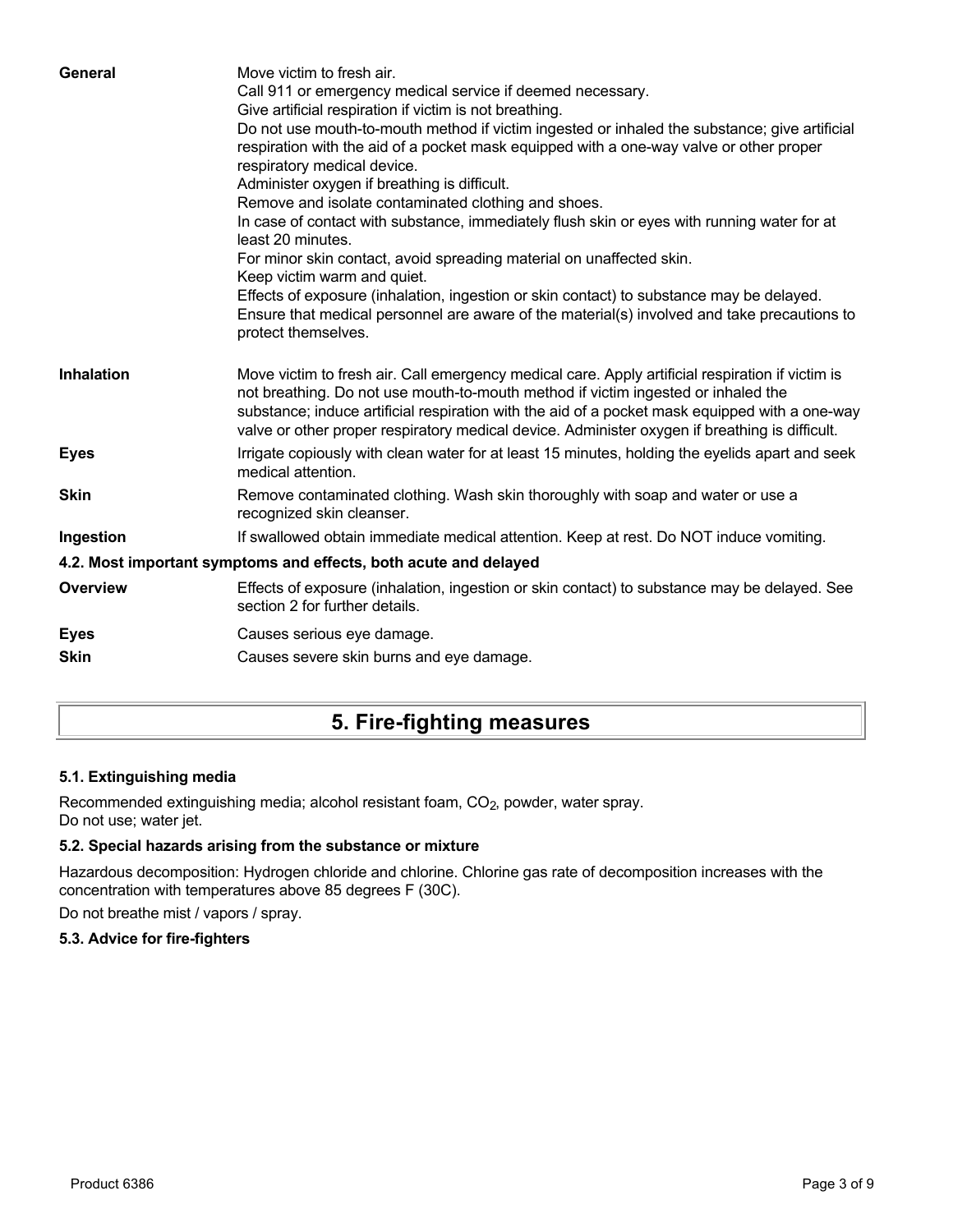Wear positive pressure self-contained breathing apparatus (SCBA).

Wear chemical protective clothing that is specifically recommended by the manufacturer. It may provide little or no thermal protection.

Non-combustible, substance itself does not burn but may decompose upon heating to produce corrosive and/or toxic fumes.

Some are oxidizers and may ignite combustibles (wood, paper, oil, clothing, etc.).

Contact with metals may evolve flammable hydrogen gas.

Containers may explode when heated.

**TOXIC**; inhalation, ingestion or skin contact with material may cause severe injury or death.

Contact with molten substance may cause severe burns to skin and eyes.

Avoid any skin contact.

Effects of contact or inhalation may be delayed.

Fire may produce irritating, corrosive and/or toxic gases.

Runoff from fire control or dilution water may be corrosive and/or toxic and cause pollution.

**ERG Guide No.** 154

# **6. Accidental release measures**

#### **6.1. Personal precautions, protective equipment and emergency procedures**

ELIMINATE all ignition sources (no smoking, flares, sparks or flames in immediate area).

Do not touch damaged containers or spilled material unless wearing appropriate protective clothing.

Stop leak if you can do it without risk.

Prevent entry into waterways, sewers, basements or confined areas.

Absorb or cover with dry earth, sand or other non-combustible material and transfer to containers.

DO NOT GET WATER INSIDE CONTAINERS.

#### **6.2. Environmental precautions**

Do not allow spills to enter drains or waterways.

Use good personal hygiene practices. Wash hands before eating, drinking, smoking or using toilet. Promptly remove soiled clothing and wash thoroughly before reuse.

#### **6.3. Methods and material for containment and cleaning up**

Keep unauthorized personnel away. Stay upwind. Keep out of low areas. Ventilate enclosed areas.

# **7. Handling and storage**

#### **7.1. Precautions for safe handling**

See section 2 for further details. - [Prevention]:

#### **7.2. Conditions for safe storage, including any incompatibilities**

Handle containers carefully to prevent damage and spillage.

Incompatible materials: Any acidic material, ammonia, urea, oxidizable materials and metals such as nickel, copper, tin, aluminum and iron.

See section 2 for further details. - [Storage]:

#### **7.3. Specific end use(s)**

#### No data available.

**8. Exposure controls and personal protection**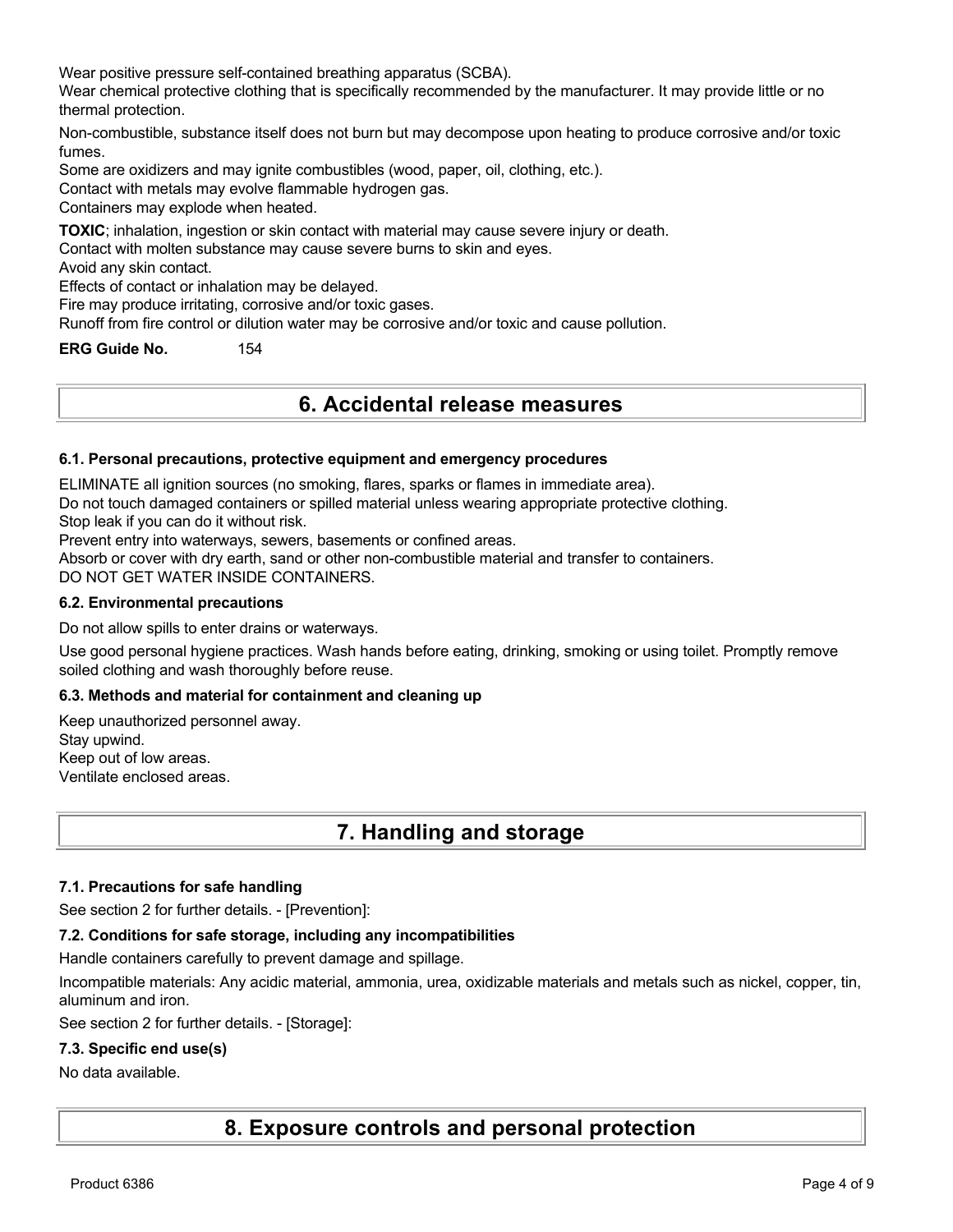# **8.1. Control parameters**

| <b>Exposure</b> |                                 |               |                               |
|-----------------|---------------------------------|---------------|-------------------------------|
| CAS No.         | Ingredient                      | <b>Source</b> | Value                         |
| 0000111-76-2    | Ethylene glycol monobutyl ether | <b>OSHA</b>   | TWA 50 ppm (240 mg/m3) [skin] |
|                 |                                 | ACGIH         | TWA: 20 ppmRevised 2003,      |
|                 |                                 | <b>NIOSH</b>  | TWA 5 ppm (24 mg/m3) [skin]   |
|                 |                                 | Supplier      | No Established Limit          |
| 0001310-73-2    | Sodium hydroxide                | <b>OSHA</b>   | TWA 2 mg/m3                   |
|                 |                                 | ACGIH         | Ceiling: 2 mg/m3              |
|                 |                                 | <b>NIOSH</b>  | $C2$ mg/m3                    |
|                 |                                 | Supplier      | No Established Limit          |
| 0166736-08-9    | longchain alcohol alkoxylated   | <b>OSHA</b>   | No Established Limit          |
|                 |                                 | ACGIH         | <b>No Established Limit</b>   |
|                 |                                 | <b>NIOSH</b>  | No Established Limit          |
|                 |                                 | Supplier      | No Established Limit          |

### **Carcinogen Data**

| <b>CAS No.</b> | Ingredient                      | Source      | Value                                                               |
|----------------|---------------------------------|-------------|---------------------------------------------------------------------|
| 0000111-76-2   | Ethylene glycol monobutyl ether | <b>OSHA</b> | Select Carcinogen: No                                               |
|                |                                 | <b>NTP</b>  | Known: No; Suspected: No                                            |
|                |                                 | <b>IARC</b> | Group 1: No: Group 2a: No: Group 2b: No: Group 3: Yes: Group 4: No: |
| 0001310-73-2   | Sodium hydroxide                | <b>OSHA</b> | Select Carcinogen: No                                               |
|                |                                 | <b>NTP</b>  | Known: No: Suspected: No                                            |
|                |                                 | <b>IARC</b> | Group 1: No: Group 2a: No: Group 2b: No: Group 3: No: Group 4: No:  |
| 0166736-08-9   | longchain alcohol alkoxylated   | <b>OSHA</b> | Select Carcinogen: No                                               |
|                |                                 | <b>NTP</b>  | Known: No; Suspected: No                                            |
|                |                                 | <b>IARC</b> | Group 1: No: Group 2a: No: Group 2b: No: Group 3: No: Group 4: No:  |

## **8.2. Exposure controls**

| <b>Respiratory</b>          | Use NIOSH/MSHA approved respirator, following manufacturer's recommendations when<br>concentrations exceed permissible exposure limits.                                                                                                                                                                                                |
|-----------------------------|----------------------------------------------------------------------------------------------------------------------------------------------------------------------------------------------------------------------------------------------------------------------------------------------------------------------------------------|
| <b>Eyes</b>                 | Wear safety glasses with side shields to protect the eyes. An eye wash station is suggested<br>as a good workplace practice.                                                                                                                                                                                                           |
| <b>Skin</b>                 | Chemical resistant clothing such as coveralls/apron boots should be worn. Chemical<br><b>Impervious Gloves</b>                                                                                                                                                                                                                         |
| <b>Engineering Controls</b> | Provide adequate ventilation. Where reasonably practicable this should be achieved by the<br>use of local exhaust ventilation and good general extraction. If these are not sufficient to<br>maintain concentrations of particulates and any vapor below occupational exposure limits<br>suitable respiratory protection must be worn. |
| <b>Other Work Practices</b> | Use good personal hygiene practices. Wash hands before eating, drinking, smoking or using<br>toilet. Promptly remove soiled clothing and wash thoroughly before reuse.                                                                                                                                                                 |

See section 2 for further details. - [Prevention]:

# **9. Physical and chemical properties**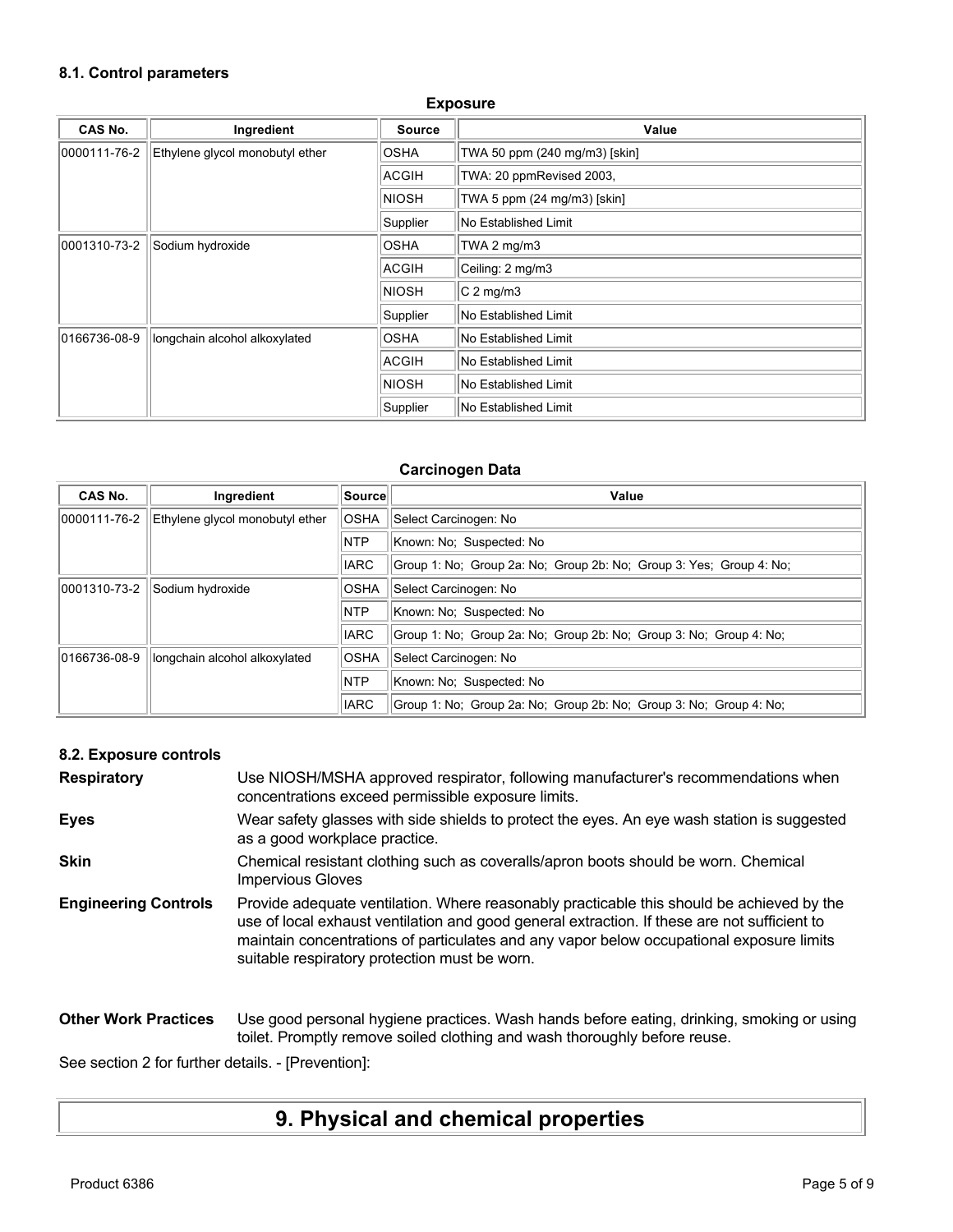| Appearance                                               | Light yellow Thin liquid                   |
|----------------------------------------------------------|--------------------------------------------|
| Odor                                                     | Mild                                       |
| <b>Odor threshold</b>                                    | Not Measured                               |
| рH                                                       | $12.8 - 14.0$                              |
| Melting point / freezing point                           | Not Measured                               |
| Initial boiling point and boiling range                  | $>212$ deg F                               |
| <b>Flash Point</b>                                       | >200 degrees F PMCC (non-flammable)        |
| Evaporation rate (Ether = 1)                             | 0.33                                       |
| <b>Flammability (solid, gas)</b>                         | Not Applicable                             |
| Upper/lower flammability or explosive<br>limits          | Lower Explosive Limit: Not Measured        |
|                                                          | <b>Upper Explosive Limit: Not Measured</b> |
| Vapor pressure (Pa)                                      | Not Determined                             |
| <b>Vapor Density</b>                                     | Not Determined                             |
|                                                          |                                            |
| <b>Specific Gravity</b>                                  | 1.032 - 1.052                              |
| <b>Solubility in Water</b>                               | Not Measured                               |
| Partition coefficient n-octanol/water (Log<br>Kow)       | Not Measured                               |
| <b>Auto-ignition temperature</b>                         | Not Measured                               |
| <b>Decomposition temperature</b>                         | Not Measured                               |
| <b>Viscosity (cSt)</b>                                   | Not Measured                               |
| <b>Foaming</b>                                           | Moderate                                   |
| 9.2. Other information<br>No other relevant information. |                                            |

# **10. Stability and reactivity**

#### **10.1. Reactivity**

Hazardous Polymerization will not occur.

#### **10.2. Chemical stability**

Stable under normal circumstances.

#### **10.3. Possibility of hazardous reactions**

No data available.

### **10.4. Conditions to avoid**

No data available.

#### **10.5. Incompatible materials**

Any acidic material, ammonia, urea, oxidizable materials and metals such as nickel, copper, tin, aluminum and iron.

### **10.6. Hazardous decomposition products**

Hydrogen chloride and chlorine. Chlorine gas rate of decomposition increases with the concentration with temperatures above 85 degrees F (30C).

# **11. Toxicological information**

#### **Acute toxicity**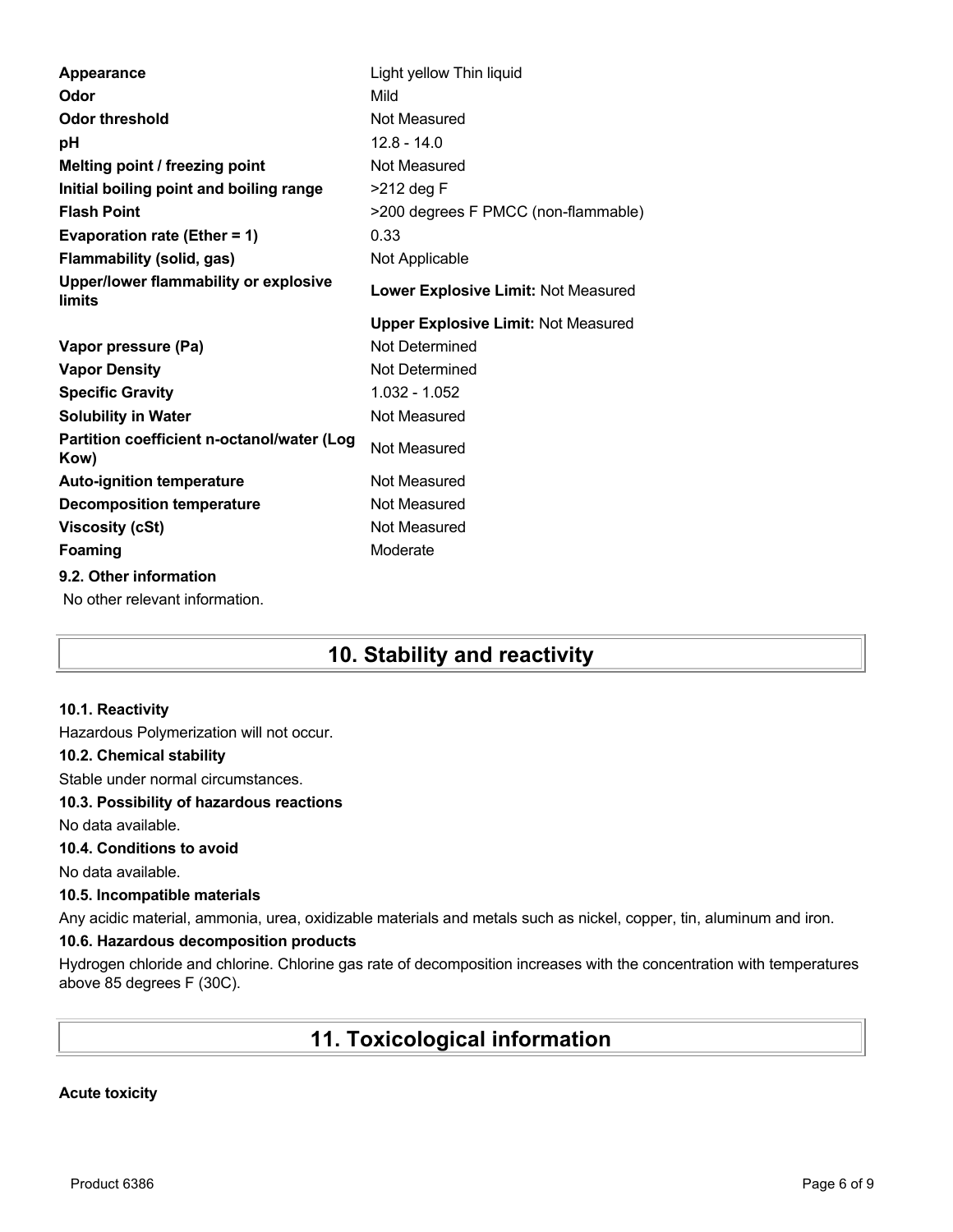| Ingredient                                    | Oral LD50,<br>mg/kg                      | Skin LD50,<br>mg/kg                      | <b>Inhalation</b><br>Vapor LD50,<br>mg/L/4hr | <b>Inhalation</b><br>∣Dust/Mist LD50.∣<br>mg/L/4hr | <b>Inhalation</b><br>Gas LD50,<br>ppm |
|-----------------------------------------------|------------------------------------------|------------------------------------------|----------------------------------------------|----------------------------------------------------|---------------------------------------|
| Ethylene glycol monobutyl ether - (111-76-2)  | 1.414.00.<br>Guinea Pig -<br>Category: 4 | 1.200.00.<br>Guinea Pig -<br>Category: 4 | Pig - Category:<br>NA.                       | 173.00, Guinea   No data available                 | No data<br>available                  |
| Sodium hydroxide - (1310-73-2)                | 6.600.00.<br>Mouse -<br>Category: NA     | 1,350.00,<br>Rabbit -<br>Category: 4     | 600.00, Mouse<br>- Category: NA              | No data available                                  | No data<br>available                  |
| longchain alcohol alkoxylated - (166736-08-9) | No data<br>available                     | No data<br>available                     | No data<br>available                         | No data available                                  | No data<br>available                  |

Note: When no route specific LD50 data is available for an acute toxin, the converted acute toxicity point estimate was used in the calculation of the product's ATE (Acute Toxicity Estimate).

| <b>Classification</b>         | Category | <b>Hazard Description</b>                |
|-------------------------------|----------|------------------------------------------|
| Acute toxicity (oral)         |          | Not Applicable                           |
| Acute toxicity (dermal)       |          | Not Applicable                           |
| Acute toxicity (inhalation)   |          | Not Applicable                           |
| Skin corrosion/irritation     | 1B       | Causes severe skin burns and eye damage. |
| Serious eye damage/irritation |          | Causes serious eye damage.               |
| Respiratory sensitization     |          | Not Applicable                           |
| Skin sensitization            |          | Not Applicable                           |
| Germ cell mutagenicity        |          | Not Applicable                           |
| Carcinogenicity               |          | Not Applicable                           |
| Reproductive toxicity         |          | Not Applicable                           |
| STOT-single exposure          |          | Not Applicable                           |
| STOT-repeated exposure        |          | Not Applicable                           |
| Aspiration hazard             |          | Not Applicable                           |

# **12. Ecological information**

## **12.1. Toxicity**

The preparation has been assessed following the conventional method of the Dangerous Preparations Directive 1999/45/EC and GHS and is not classified as dangerous for the environment, but contains substance(s) dangerous for the environment. See section 3 for details

### **Aquatic Ecotoxicity**

| Ingredient                                    | 96 hr LC50 fish,<br>mq/l    | 48 hr EC50 crustacea,<br>mg/l | ErC50 algae,<br>mq/l |
|-----------------------------------------------|-----------------------------|-------------------------------|----------------------|
| Ethylene glycol monobutyl ether - (111-76-2)  | 220.00, Fish (Piscis)       | 1,000.00, Daphnia magna       | Not Available        |
| Sodium hydroxide - (1310-73-2)                | 196.00, Poecilia reticulata | 40.38, Ceriodaphnia dubia     | Not Available        |
| longchain alcohol alkoxylated - (166736-08-9) | Not Available               | Not Available                 | Not Available        |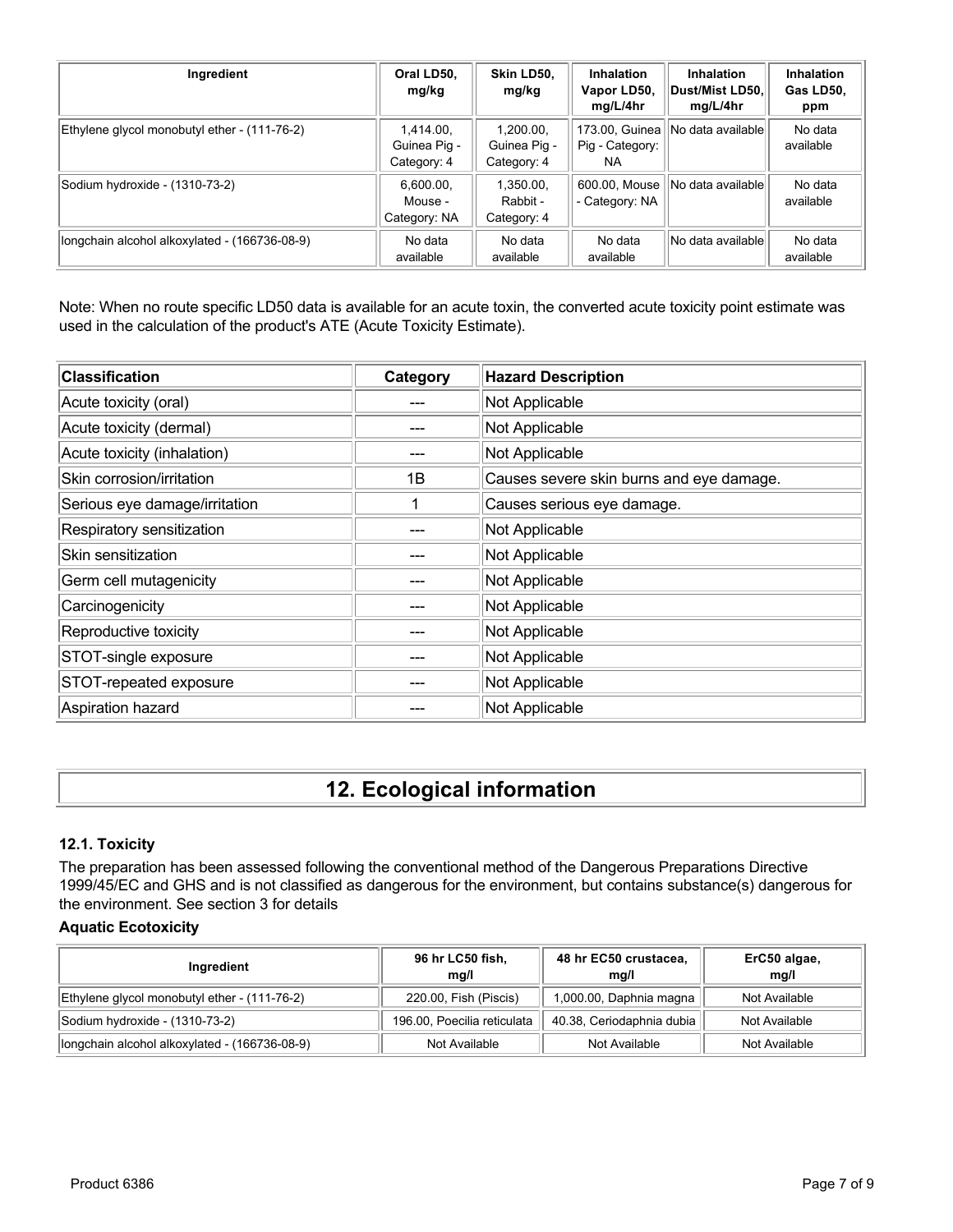### **12.2. Persistence and degradability**

There is no data available on the preparation itself.

### **12.3. Bioaccumulative potential**

Not Measured

**12.4. Mobility in soil**

No data available.

### **12.5. Results of PBT and vPvB assessment**

This product contains no PBT/vPvB chemicals.

# **12.6. Other adverse effects**

No data available.

# **13. Disposal considerations**

#### **13.1. Waste treatment methods**

Observe all federal, state and local regulations when disposing of this substance.

# **14. Transport information**

| NA1760                                         |
|------------------------------------------------|
| Compound, Cleaning, Liquid, (Sodium Hydroxide) |
| 8                                              |
| Ш                                              |
|                                                |

# **15. Regulatory information**

| <b>Regulatory Overview</b>                          | The regulatory data in Section 15 is not intended to be all-inclusive, only selected regulations<br>are represented. |
|-----------------------------------------------------|----------------------------------------------------------------------------------------------------------------------|
| <b>Toxic Substance</b><br><b>Control Act (TSCA)</b> | All components of this material are either listed or exempt from listing on the TSCA Inventory.                      |
| <b>WHMIS Classification</b>                         | $D2B$ F                                                                                                              |
| <b>US EPA Tier II Hazards</b>                       | Fire: No                                                                                                             |
|                                                     |                                                                                                                      |

**Sudden Release of Pressure:** No **Reactive:** No **Immediate (Acute):** Yes **Delayed (Chronic):** No

#### **EPCRA 311/312 Chemicals and RQs (lbs):**

Sodium hydroxide ( 1,000.00)

# **EPCRA 302 Extremely Hazardous :**

(No Product Ingredients Listed)

#### **EPCRA 313 Toxic Chemicals:**

Ethylene glycol monobutyl ether

**Proposition 65 - Carcinogens (>0.0%):** (No Product Ingredients Listed)

#### **Proposition 65 - Developmental Toxins (>0.0%):** (No Product Ingredients Listed)